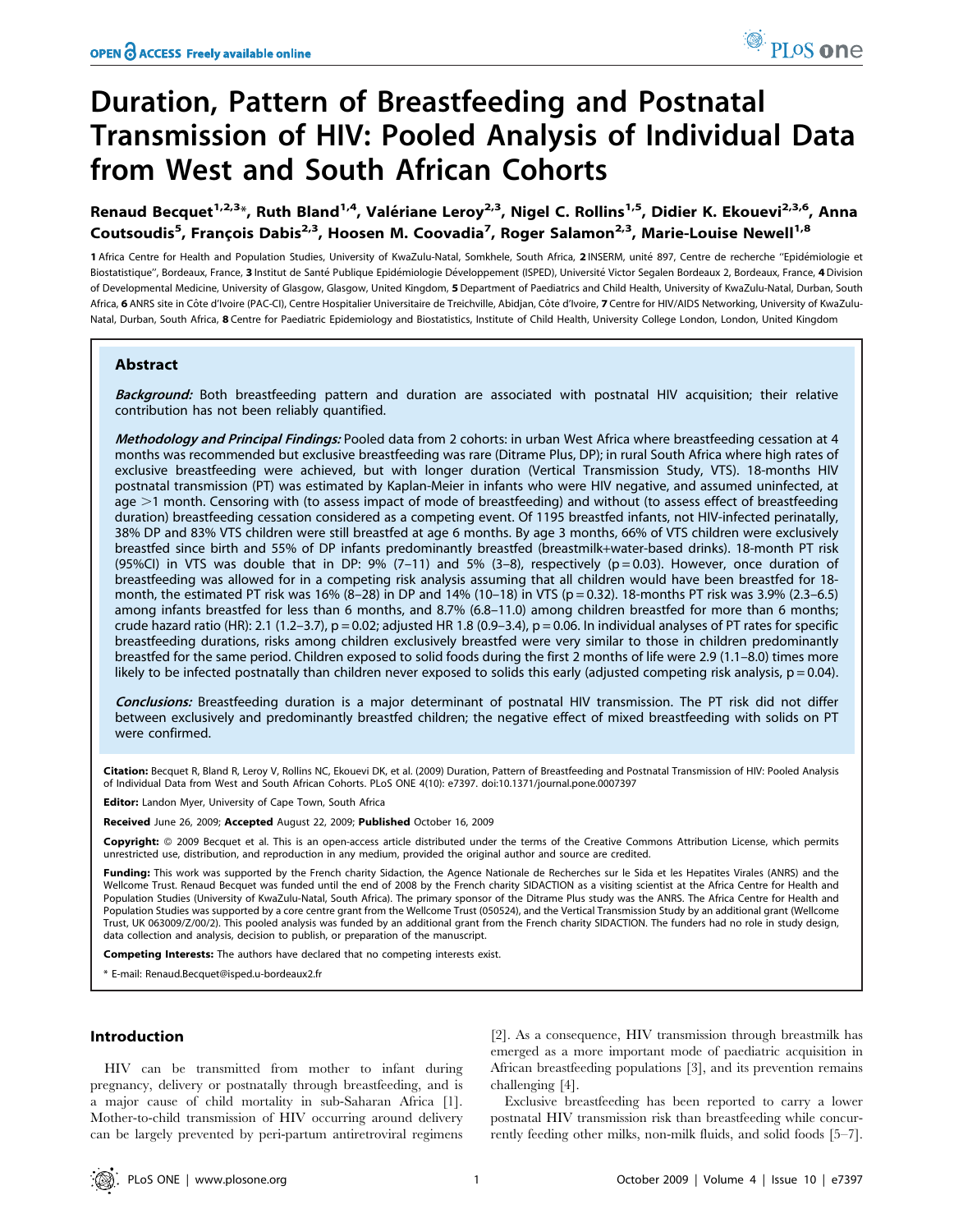HIV is transmitted throughout the breastfeeding period, and longer duration of breast-feeding is associated with a greater cumulative risk of postnatal HIV transmission [3,8,9]. Both breastfeeding pattern and duration are therefore associated with acquisition of HIV, but to date a more precise estimate of postnatal transmission at times points according to breastfeeding exclusivity has not been reliably quantified in the same study. This information is needed to ensure correct and appropriate messages are provided during infant feeding counselling.

To investigate this question, we used a pooled dataset from two studies, designed with a similar study approach, but with two crucial differences with regard to infant feeding practices: an urban West African setting where breastfeeding cessation at 4 months was recommended and where most women did not practise exclusive breastfeeding [10]; and a rural South African setting where emphasis was placed on the promotion of safer breastfeeding practices, resulting in high rates of exclusive breastfeeding, but where breastfeeding duration was much longer [5].

## Methods

## Ethics statement

The Ditrame Plus study was granted ethics permission in Cote d'Ivoire from the ethics committee of the National AIDS Control Programme, and in France from the institutional review board of the ANRS (Agence Nationale de Recherche sur le Sida et les hepatites virales). The Vertical Transmission Study was approved by the Biomedical Research Ethics Committee of the University of KwaZulu-Natal, South Africa. All women included in the Ditrame Plus study and in the Vertical Transmission Study provided written informed consent.

# Study design and interventions to prevent mother-tochild transmission of HIV

We pooled together the data from two cohort studies, of which inclusion procedures and research design have been described in detail elsewhere: the Ditrame Plus study in Côte d'Ivoire [11,12] and the Vertical Transmission Study (VTS) in South Africa [5,13].

This pooled analysis was planned from the inception of both studies, which contributed to avoid large differences between studies, with regard to data collection and analysis [14]. This approach allowed for standardized study design and standardized definitions of exposure (see the subsequent ''Collection of data on infant feeding practice'' paragraph) and confounder variables in both individual studies.

From March 2001 to July 2003, pregnant, HIV-infected, women aged  $\geq$ 18 years from selected community-run health facilities were enrolled in the Ditrame Plus study in Abidjan, Côte d'Ivoire [11,12]. All enrolled women received peri-partum antiretroviral zidovudine with or without lamivudine, and singledose nevirapine to prevent mother-to-child transmission of HIV. Single-dose nevirapine was offered to all infants. Antenatally, two feeding options were discussed: complete avoidance of breastfeeding or exclusive breastfeeding with early cessation from the fourth month. Maternal infant feeding choice was supported, and replacement feeding from birth, or from breastfeeding cessation until 9 months of age, was provided free of charge. Mother-infant pairs were offered clinical, nutritional and psychosocial follow-up in study clinics from birth to two years.

From August 2001 to August 2004, pregnant, HIV-infected, woman aged  $\geq 16$  years within selected clinics in rural, semi-urban and urban KwaZulu-Natal, South Africa were enrolled in the VTS [5,13]. Single-dose nevirapine was offered to all women and infants. Women were counselled antenatally about infant feeding options in line with WHO guidelines [15]. Emphasis was placed on the promotion of exclusive breastfeeding for the first six months for women choosing breastfeeding. From 2002, a six months' supply of infant formula was offered free through the KwaZulu-Natal prevention of mother-to-child transmission programme; women could choose to access this supply from birth or any time in the first 12 months after delivery. Breastfeeding mothers were visited at home by counsellors who supported them in their infant feeding choice every two weeks until the infant was aged 6 months. Clinical follow-up of infants from birth to two years took place in study clinics.

### Collection of data on infant feeding practices

Similar questionnaires were used to collect infant feeding practices in both studies [10,16,17]. As recommended [18–20], infant feeding practices were recorded as 24-hour and seven-day recall histories detailing all feeds, liquids and non-human milks given to infants for every day of the preceding week. In both studies, this information was recorded by trained field workers who were not involved in infant feeding counselling.

Infant feeding practices were recorded weekly for the first 9 months, and then quarterly until age 24 months in the VTS (41 visits); and weekly until 6 weeks of age, monthly until 9 months of age, and every 3 months until the child's second birthday in the Ditrame Plus Study (18 visits). For this analysis, infant feeding practices in the VTS were obtained only from visits shared with the Ditrame Plus schedule, taking the VTS visit closest to the age at which a Ditrame Plus monthly visit would have been made. We assessed the appropriateness of this in a sensitivity analysis for the VTS only which showed the same feeding behaviour despite the reduced number of visits used (data not shown).

World Health Organization infant feeding definitions were used [21–23]. A child who was breastfed at a given age while having never received any other drink, food or non-human milk was exclusively breastfed. Breastfed children having been given water or water-based drinks only were predominantly breastfed from the date of introduction of these fluids. A child who was breastfed at a given age while also having received food-based fluids, solid foods or non-human milk was considered mixed fed from the date of introduction of these fluids or foods. In this paper we distinguish two types of mixed feeding: breastmilk and food-based fluids or solids; and breastmilk and non-human milk.

## Diagnosis of paediatric HIV infection

In the Ditrame Plus Study, venous blood samples were collected within 72 hours of delivery, at 4 to 6 weeks of age, at 2, 3, 6 and 9 months of age, and then every 3 months until 18 months of age. An additional sample was obtained 2 months after breastfeeding cessation. HIV status was established by quantitative HIV RNA assay (Versant bDNA HIV RNA kit version 3.0, Bayer diagnostics, Emeryville, USA, and TaqMan HIV-1 RNA real-time PCR from 2003) [24,25].

In the VTS, dried blood spot samples were obtained on filter paper within 72 hours of delivery, at 4 to 6 weeks of age, monthly until 9 months of age, and then every 3 months until 18 months of age. HIV status was established by quantitative HIV RNA assay (Nuclisens HIV-1 QT, Organon Teknika, Boxtel, Netherlands, and Nuclisens EasyQ HIV-1, Biomerieux, Boxtel, Netherlands) [26].

In both studies, paediatric HIV infection was defined as a positive plasma HIV-1 RNA PCR at any age. Children with a negative RNA PCR from a sample obtained at age  $\geq 30$  days who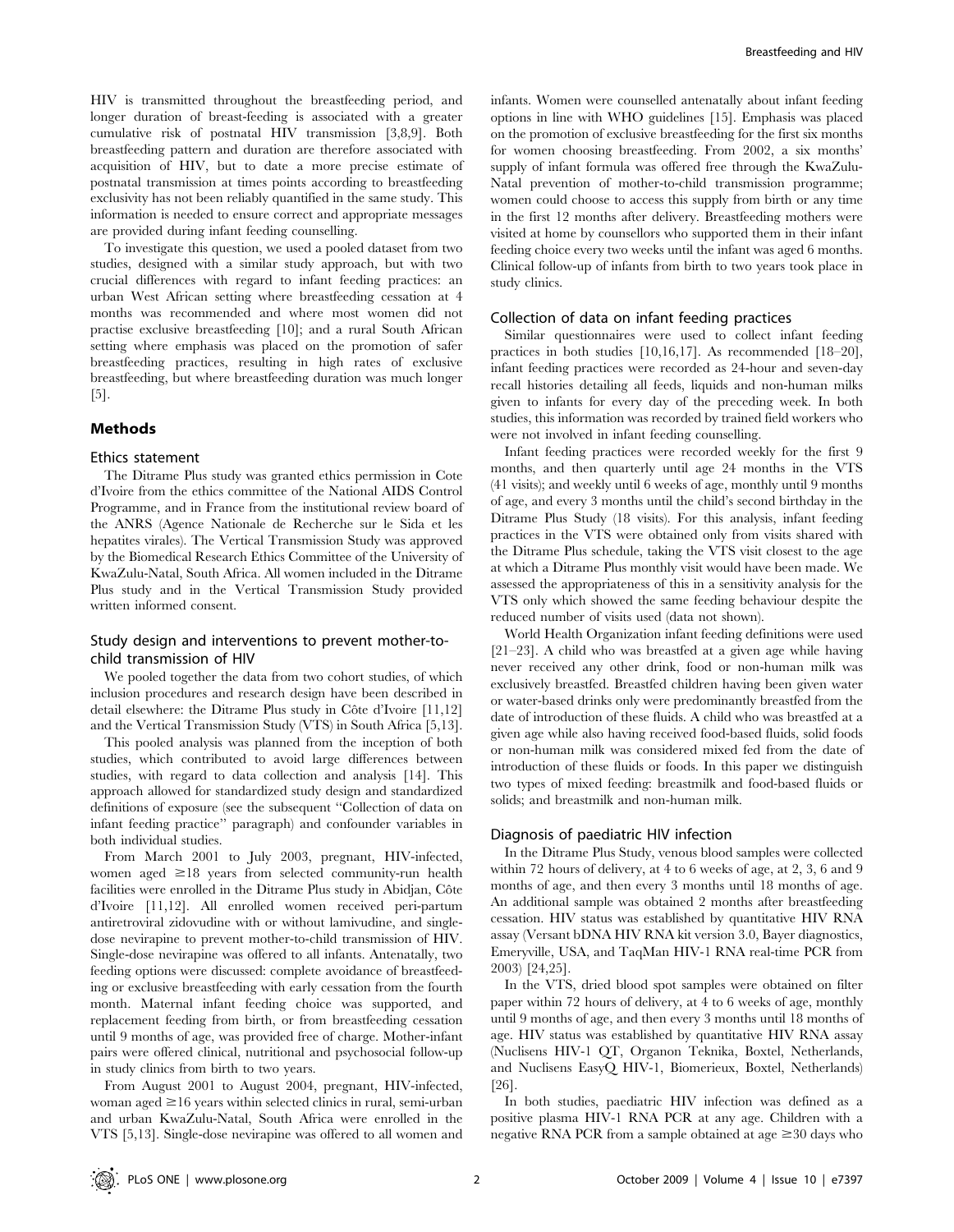later became infected were considered to be HIV-infected postnatally [27,28].

## Statistical methods

This analysis was conducted among live born children of HIVinfected mothers. We excluded infants not tested for HIV infection, with unknown timing of infection or infected during the peri-partum period, and with unknown or imprecise infant feeding practices (at least one recall history missing in the first 2 weeks of life) or formula-fed from birth.

The Turnbull's extension of the Kaplan-Meier procedure to interval-censored data is recommended to assess the postnatal risk of HIV transmission when the length of intervals between HIV tests is long. However a standard Kaplan-Meier approach to the analysis has been shown to be sufficient if most intervals are short (less than 3 months) [28], which was the case in our two studies (data not shown). We thus assessed cumulative HIV postnatal transmission in the first 18 months of life by Kaplan-Meier analysis; association with maternal and infant variables was quantified in a Cox regression analysis [29,30]. Breastfeeding pattern and duration were considered simultaneously in Cox regression analyses. All multivariable analyses included a dummy variable for study (VTS vs. Ditrame Plus) to account for differing baseline risks between the two cohorts.

Postnatal HIV transmission (beyond 4 weeks of age) was assessed in infants with a negative RNA PCR from a sample obtained at age  $\geq 30$  days. The time of acquisition of infection was assumed to be mid-way between the date of the last negative and the first positive HIV RNA test [27].

Survival analysis was conducted to compare HIV postnatal transmission between the two studies. We used two different approaches for censoring to investigate separately the effects of breastfeeding pattern and duration on the postnatal risk of HIV transmission. First, infants were censored on the last day they had been seen in study clinics or on the day they died; this approach allowed us to investigate the impact of breastfeeding duration on the postnatal risk of HIV transmission (as censoring did not depend on breastfeeding duration). Second, infants were censored on the date of breastfeeding cessation, unless they were still being breastfed at the end of the study or if the date of the last negative test was before the date of the breastfeeding cessation plus 30 days, in the latter two cases the infants were censored on the date of the last available negative HIV test. In this second approach, breastfeeding cessation was considered a competing event which allowed the comparison of the two cohorts with regard to the probability of acquisition of HIV postnatally at a given age, which assumes that all children of both studies had been breastfed until that age. This approach allowed us to study the impact of the breastfeeding pattern on the risk of HIV transmission, once the breastfeeding duration had been fully taken into account.

Finally, we calculated smooth estimates of the hazard function taking into account the instantaneous age-specific incidence of postnatal transmission, using the penalized likelihood approach and proportional hazard regression model for interval-censored and left-truncated data (PHMPL) [31]. This analysis considered the competing risk from breastfeeding cessation, and the estimates obtained were expressed per 100 child-years of breastfeeding. Upper and lower confidence bands of the estimate of age-specific incidence were estimated using a Bayesian technique [31].

Statistical analyses were carried out using SAS software (version 9.1; SAS Institute, http://www.sas.com) and the PHMPL computer program developed by the INSERM Research Centre in Epidemiology and Biostatistics of the Bordeaux University

(version 1.2; http://www.isped.u-bordeaux2.fr/recherche/biostats/ Telechargement/PHMPL/us-Biostats-PHMPL.htm).

# Results

#### Cohort profile and baseline characteristics

As shown in Table 1, 2190 HIV-infected women delivered in the VTS ( $n = 1460$ ) and Ditrame Plus ( $n = 730$ ) studies, and 1195 breastfed infants who were HIV-negative at or after 30 days were included in the present analysis.

Women from the VTS had a higher level of education, were less likely to be employed in the formal economic sector, were less likely to have piped water inside the home, had fewer previous pregnancies and were less likely to be immuno-suppressed than women from Ditrame Plus (Table 2).

## Breastfeeding duration and pattern

Figure 1 shows that 90% of children in both studies were still being breastfed by 3 months of age; but overall breastfeeding duration was shorter in Ivorian than South African children: median durations in months (inter-quartile range) were 4 (3–7) and 7 (5–13) in Ditrame Plus and in the VTS, respectively.

Most infants were exclusively breastfed for at least 3 months in the Vertical Transmission Study and more than one third of them for 6 months, whereas this practice was uncommon in the Ditrame Plus study (Table 3). Although in both studies most infants were exclusively or predominantly breastfed before 3 months of age, thereafter infants in Ditrame Plus were more likely to be mixed fed than infants in the VTS. This practice was associated with breastfeeding cessation and the introduction of complementary feeds which was recommended to occur earlier in Ditrame Plus than in the Vertical Transmission Study. Mixed feeding outside the period of transition when cessation of breastfeeding was occurring with the intentional introduction of complementary feeds (referred to as the weaning process in this paper), was rare in both studies. For instance, 22% of infants had been exposed to any type of mixed feeding by 3 months of age: 3% had been fed with breastmilk plus solids and were not in the process of 'being weaned', while the remaining 19% had received breastmilk and non-human milk as part of their weaning process. Similarly, 78% of infants who were mixed fed prior to 6 months completely stopped breastfeeding within 2 weeks of first consuming the solid food or animal milk that transfered them into the mixed feeding category.

#### 18-month postnatal transmission of HIV

Overall, 76 cases of confirmed HIV postnatal transmission were diagnosed by 18 months of age, 13 in Ditrame Plus and 63 in the Vertical Transmission Study. The overall 18-month probability of postnatal acquisition of HIV in the Vertical Transmission Study was double that in Ditrame Plus (Figure 2, Table 4). However, the risk was similar in the two studies once duration of breastfeeding had been taken into account in a competing risk analysis (Figure 3). The estimated overall risk of postnatal acquisition of HIV was 9.0/ 100 child-years of breastfeeding (95% confidence interval [CI],  $6.2–11.7$ ).

# Infant feeding determinants of HIV postnatal transmission

Every baseline characteristic in Table 2 was tested univariably in a Cox regression analysis; variables not detailing infant feeding practices used for adjustment in the following multivariable analyses were chosen on the basis of their statistical significance univariably and are reported in Table 4.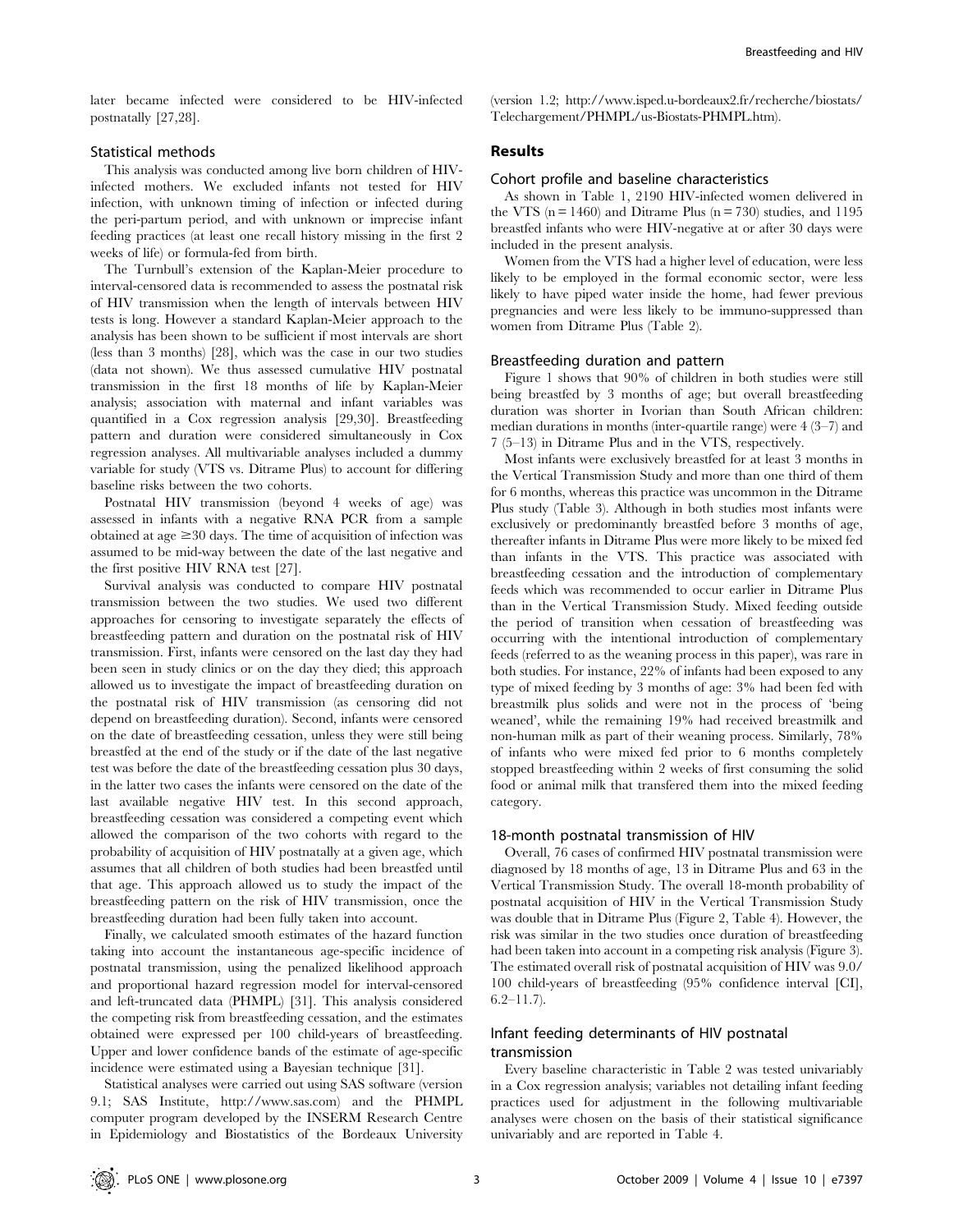#### Table 1. Cohort profile.

|                                                                |                                                                                                                | <b>Vertical Transmission</b><br><b>Study (South Africa)</b> | <b>Ditrame Plus</b><br>(Côte d'Ivoire) |
|----------------------------------------------------------------|----------------------------------------------------------------------------------------------------------------|-------------------------------------------------------------|----------------------------------------|
| HIV-infected pregnant women included 1                         |                                                                                                                | 1,775                                                       | 808                                    |
|                                                                | exclusion of women with HIV-1 status non confirmed or<br>infected with HIV-2 only                              | 9                                                           | 34                                     |
|                                                                | exclusion of HIV-1 infected women lost to follow-up or<br>dead before delivery or who had spontaneous abortion | 306                                                         | 44                                     |
| HIV-1 infected women having delivered                          |                                                                                                                | 1,460                                                       | 730                                    |
| <b>Birth outcomes</b>                                          |                                                                                                                | 1,496                                                       | 763                                    |
|                                                                | exclusion of second/third born of twins/triplets                                                               | 36                                                          | 33                                     |
|                                                                | exclusion of stillbirths                                                                                       | 60                                                          | 19                                     |
| Single or first live born infants from HIV-<br>infected mother |                                                                                                                | 1,400                                                       | 711                                    |
|                                                                | exclusion of infants not tested for HIV infection <sup>2</sup>                                                 | 193                                                         | 21                                     |
|                                                                | exclusion of infants with unknown timing of infection                                                          | 50                                                          | 3                                      |
|                                                                | exclusion of infants infected in peri-partum                                                                   | 125                                                         | 42                                     |
|                                                                | exclusion of infants with imprecise mode of feeding <sup>3</sup>                                               | 50                                                          | 23                                     |
|                                                                | exclusion of formula fed infants                                                                               | <b>111</b>                                                  | 298                                    |
| Mother-infant pairs included in the analysis                   |                                                                                                                | 871                                                         | 324                                    |

Vertical Transmission Study, South Africa, 2001–2007 - Ditrame Plus, Côte d'Ivoire, 2001–2005.

<sup>1</sup>Vertical Transmission Study: from August 2001 to August 2004, Ditrame Plus: from March 2001 to July 2003.

<sup>2</sup>These children died or were lost-to-follow-up before we had an opportunity to test them for HIV infection.

<sup>3</sup>At least one recall history missing in the first 2 weeks of life.

doi:10.1371/journal.pone.0007397.t001

We ran several analyses to investigate the effect of the breastfeeding duration and pattern on the risk of postnatal transmission.

First, we investigated the effect of the breastfeeding duration. The overall risk of postnatal HIV infection was 3.9% (95%CI, 2.3–6.5) among children breastfed for less than 6 months, and 8.7% (95%CI, 6.8–11.0) among children breastfed for 6 months or more (unadjusted hazard ratio: 2.1,  $95\%$ CI 1.2–3.7, p = 0.02). Adjustment on study, education level, mother employment status and antenatal maternal CD4 count reduced the hazard ratio to 1.8 (95%CI 0.9-3.4,  $p = 0.06$ ). Each additional month of breastfeeding beyond 6 months of age was associated with a 1% risk of acquisition of HIV  $(95\% CI, 0.5-1.7)$ .

Second, we compared the postnatal risk of HIV transmission in exclusively and predominantly breastfed children. In individual analyses of postnatal transmission rates for specific durations of breastfeeding (1, 2, 3, 4, 5, or 6 months), the risks among children exclusively breastfed (reference) were very similar to those observed in children predominantly breastfed for the same duration, with adjusted hazard ratios ranging from 0.75 (95%CI, 0.35–1.65) to 1.45 (95%CI, 0.26–8.27) and p-values ranging from 0.35 to 0.98.

Third, we assessed the effect of two different mixed feeding practices on the postnatal risk of HIV transmission. Paradoxically, children simultaneously exposed to breastmilk and non-human milk were less likely to be HIV-infected postnatally than children who were breastfed and unexposed to non-human milk, but exposure to this type of mixed feeding was strongly correlated with shorter breastfeeding cessation, which explained the direction of the association. For instance, the median duration of breastfeeding was shorter by 2 months among children exposed to mixed feeding in the first 3 months of age compared to children exclusively or predominantly breastfed during the same period (6.5 vs. 8.5 months,  $p<0.001$ ). But, although rare, mixed feeding following the

early introduction of solid foods always increased the postnatal risk of acquisition of HIV. Thus, children exposed at least once to solids during the first 2 months of life were 2.9 times more likely to be infected postnatally than children never exposed to solids during the same period, in a competing risk analysis adjusting on the variables in Table 4 (95%CI, 1.1–8.0,  $p = 0.04$ ). After adjustment on these same variables, very similar results were obtained in an analysis not considering weaning as a competing risk, but taking into account breastfeeding duration as an additional adjustment variable (less vs. more than 6 months): adjusted hazard ratio, 3.6 (95%CI, 1.3-10.0,  $p = 0.01$ ). The adverse effect of the introduction of solids in the first 2 months of life on the postnatal risk of HIV infection was even stronger among infants of women with baseline CD4 count above 200 cells/ml: adjusted hazard ratio, 4.4 (95%CI, 1.6–12.3, p = 0.005).

Taking into account the instantaneous age-specific incidence of postnatal transmission by infant feeding practices, the estimated postnatal risk of transmission would be 9.0/100 child-years of exclusive breastfeeding (95% support interval [SI], 6.0–12.1), 8.5/100 child-years of predominant breastfeeding (95%SI, 1.2– 18.1), and 41.2/100 child-years of breastfeeding plus solids (95%SI, 1.1–74.5).

# **Discussion**

In this pooled analysis of West and South African cohorts, we compared HIV postnatal transmission rates in two different situations. In South Africa, more women practised exclusive breastfeeding, but breastfeeding duration was longer; duration was shorter in Côte d'Ivoire, but most infants were predominantly breastfed. We show that although crude HIV postnatal transmission rates were twice as high in the South African study than in the Ivorian one, transmission rates were very similar in the two studies once the breastfeeding duration had been taken into account. Our interpre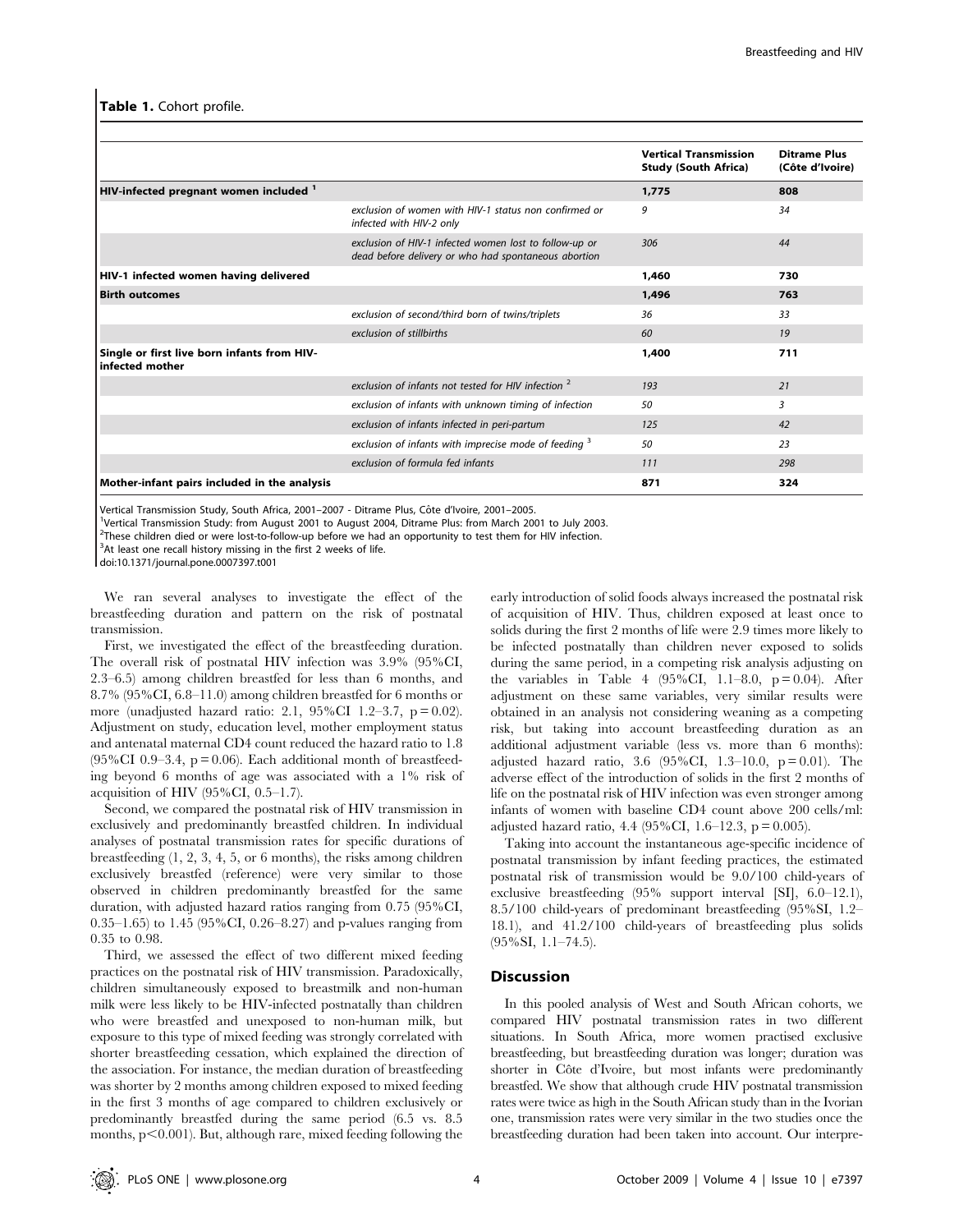Table 2. Baseline characteristics of mother-infant pairs.

| <b>Characteristics</b>                                                          | Subcategory                | <b>Vertical Transmission</b><br><b>Study (South Africa)</b> | <b>Ditrame Plus</b><br>(Côte d'Ivoire) | p-value |  |
|---------------------------------------------------------------------------------|----------------------------|-------------------------------------------------------------|----------------------------------------|---------|--|
|                                                                                 |                            | $N = 871$                                                   | $N = 324$                              |         |  |
| Maternal age, median (IQR)                                                      |                            | $25(21-29)$                                                 | $26(23-30)$                            | 0.10    |  |
| <b>Maternal education, n (%)</b>                                                |                            |                                                             |                                        |         |  |
|                                                                                 | none                       | 60(7)                                                       | 141 (43)                               | < 0.001 |  |
|                                                                                 | primary school             | 316 (36)                                                    | 112 (35)                               |         |  |
|                                                                                 | secondary school or higher | 495 (57)                                                    | 71 (22)                                |         |  |
| Mother employed in formal economic sector, n (%)                                |                            |                                                             |                                        |         |  |
|                                                                                 | yes                        | 115(13)                                                     | 172 (53)                               | < 0.001 |  |
|                                                                                 | no                         | 750 (87)                                                    | 152 (47)                               |         |  |
|                                                                                 | missing data               | 6                                                           | 0                                      |         |  |
| Water access, n (%)                                                             |                            |                                                             |                                        |         |  |
|                                                                                 | piped water inside home    | 66 (8)                                                      | 84 (26)                                | < 0.001 |  |
|                                                                                 | piped water outside home   | 528 (61)                                                    | 240 (74)                               |         |  |
|                                                                                 | other sources of water     | 271 (31)                                                    | $\pmb{0}$                              |         |  |
|                                                                                 | missing data               | 6                                                           | 0                                      |         |  |
| Number of previous pregnancies, median (IQR)                                    |                            | $1(0-2)$                                                    | $3(2-5)$                               | < 0.001 |  |
| Peri-partum antiretroviral prophylaxis, n (%)                                   |                            |                                                             |                                        |         |  |
|                                                                                 | sdNVP                      | 871 (100)                                                   | $\mathbf 0$                            |         |  |
|                                                                                 | scAZT+sdNVP                | $\pmb{0}$                                                   | 150 (46)                               |         |  |
|                                                                                 | scAZT+sc3TC+sdNVP          | $\mathbf 0$                                                 | 174 (54)                               |         |  |
| Antenatal maternal CD4 count x10 <sup>6</sup> cells/ml, median (IQR)            |                            | 479 (334-647)                                               | 400 (270-535)                          | 0.02    |  |
|                                                                                 | missing data               | 42                                                          | $\overline{a}$                         |         |  |
| Antenatal maternal log <sub>10</sub> plasma HIV RNA viral load,<br>median (IQR) |                            | $3.9(3.3-4.5)$                                              | $4.3(3.7-4.7)$                         | 0.23    |  |
|                                                                                 | missing data               | 52                                                          | 9                                      |         |  |
| Female child, n (%)                                                             |                            |                                                             |                                        |         |  |
|                                                                                 | yes                        | 435 (50)                                                    | 159 (49)                               | 0.78    |  |
|                                                                                 | no                         | 436 (50)                                                    | 165(51)                                |         |  |
| <b>Multiple pregnancy</b> (twins or triplets), n (%)                            |                            |                                                             |                                        |         |  |
|                                                                                 | yes                        | 22(3)                                                       | 12(4)                                  | 0.27    |  |
|                                                                                 | no                         | 849 (97)                                                    | 312 (96)                               |         |  |
| Low birth weight $(<2,500$ g), n $(\%)$                                         |                            |                                                             |                                        |         |  |
|                                                                                 | yes                        | 84 (10)                                                     | 87(27)                                 | < 0.001 |  |
|                                                                                 | no                         | 751 (90)                                                    | 237 (73)                               |         |  |
|                                                                                 | missing data               | 36                                                          | 0                                      |         |  |

IQR: inter-quartile range; sdNVP: Nevirapine single dose; scZDV: short-course Zidovudine; sc3TC: short-course Lamivudine.

Pearson  $\chi^2$  test or the Fisher exact test were used to compare categorical variables, and the Mann-Whitney U test was used to compare continuous variables. doi:10.1371/journal.pone.0007397.t002

tation is that breastfeeding duration is the major determinant of postnatal HIV transmission, and this risk is not substantially different between exclusively and predominantly breastfed children. In addition, with regard to breastfeeding pattern, we confirm the considerable negative effects of mixed breastfeeding with solids.

This pooled study has strengths, but also some limitations that need to be addressed. The two studies constituted a large sample size and were conducted in contexts representative of urban and rural African settings. Moreover, this pooled analysis offered a unique variation of both breastfeeding pattern and duration. Most importantly, the methodology chosen to record infant feeding practices was similar in both studies and more detailed than in previous studies on this subject [6,7,32,33]. For instance, detailed

feeding information was collected at 6 weeks, 3 and 6 months only in the Zvitambo trial [7], while we used here feeding information collected 18 times during the first two years of life (with weekly, monthly and then quarterly visits). This strategy minimized the maternal recall bias that could have impaired the estimation of breastfeeding characteristics, both in terms of pattern and duration [18]. The two studies had different short-course peri-partum antiretroviral regimens with the VTS using single-dose nevirapine only and the Ditrame Plus study using zidovudine+/-lamivudine with single-dose nevirapine. It is therefore possible that the more efficacious regimens used in the Ditrame Plus study would have led to reduced transmission in the early postnatal period. The timing of HIV infection was estimated with the same level of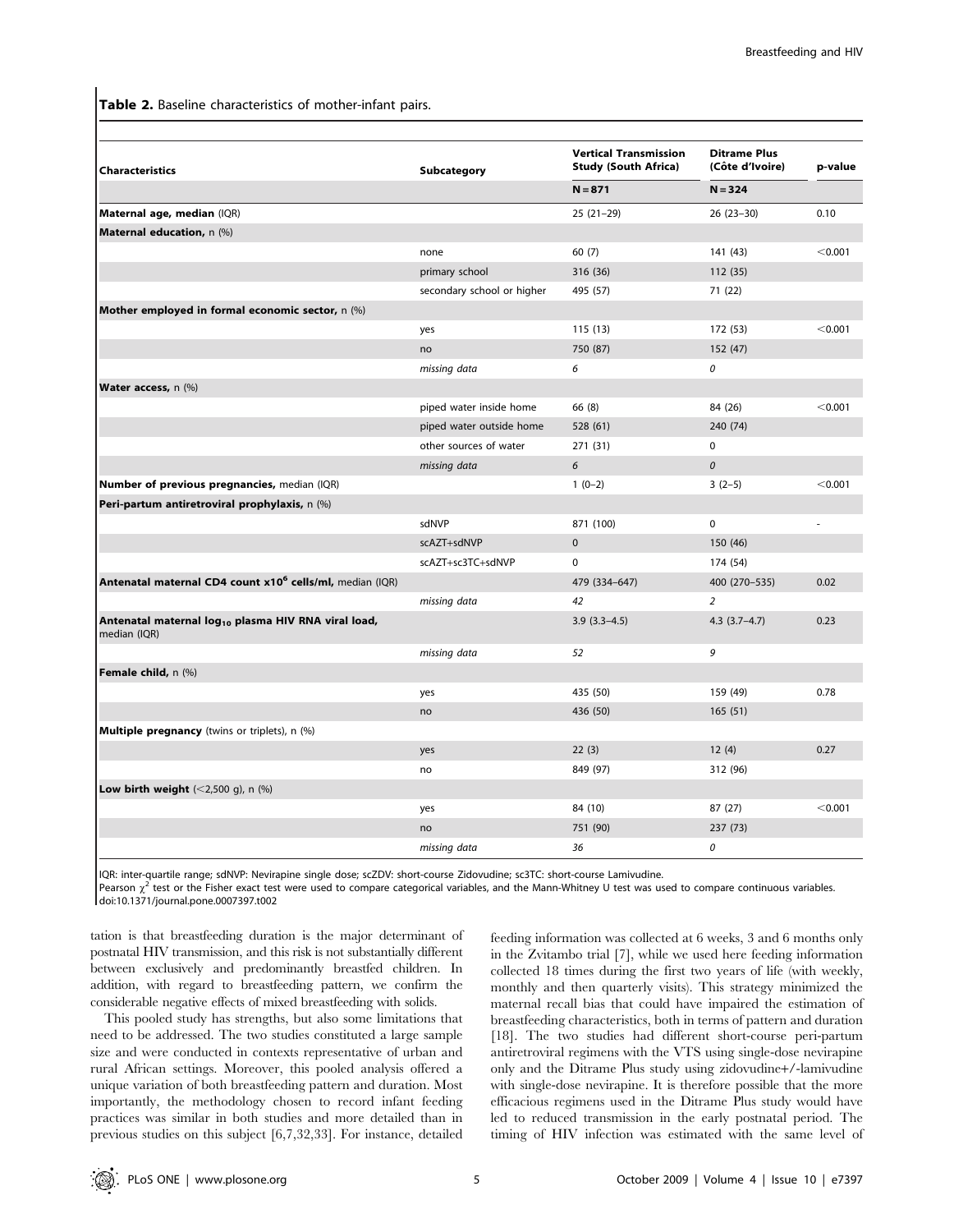

Figure 1. Probability of being breastfed from birth until 18 months of age  $\ddot{\cdot}$ .  $\dot{\cdot}$ See Supporting information file S1 for the probability with 95%CI. doi:10.1371/journal.pone.0007397.g001

precision in both studies, with short intervals between study visits when HIV testing of children was performed. However, the timing of HIV infection was imprecise for 50 children in the VTS and 3 in Ditrame Plus. Most (80%) of these children had a first positive test around 2 months of age with no previous negative test. It is therefore likely that their infection occurred during the peripartum period, and we did not consider these infants as postnatally infected. Assuming that these children had been infected in-utero or through delivery, the peri-partum transmission rate was 12.5% in the VTS, which is consistent with previous estimates among women exposed to single dose nevirapine during labour [34,35]. In multivariable analyses, results were adjusted on all baseline characteristic variables which differed between the two studies, and a dummy variable for study was used to account for additional differing baseline risks between the two cohorts. However, we acknowledge that there may have been further confounding factors we could not take into account.

The first key message of this study is the confirmation that mixed feeding, particularly giving breastmilk and solids to infants, is hazardous in terms of postnatal HIV transmission. It is essential



Figure 2. Probability of remaining free from postnatal HIV infection, weaning being not considered as a competing event \* . \* See Supporting information file S2 for the probability with 95%CI. doi:10.1371/journal.pone.0007397.g002

that whilst exclusive breastfeeding is promoted, the particular dangers of mixed feeding with solids are emphasised to mothers. We found that the concomitant use of breastmilk and non-human milk was associated with a reduced risk of postnatal HIV transmission. However, in both studies, this infant feeding practice was part of the weaning process as recommended by study protocols, and was therefore immediately preceding breastfeeding cessation. A previous study showed that children simultaneously exposed to breastmilk and non-human milk outside the weaning process (e.g. not immediately before breastfeeding cessation) were more likely to be infected than those exclusively breastfed [36]. These results underline the inherent problem in simultaneously addressing both breastfeeding pattern and duration, as these factors are confounded. Our findings also suggest that the introduction of water-based fluids or fruit juices may not be detrimental in terms of HIV transmission. This finding is consistent with a study conducted in Zimbabwe suggesting that HIV transmission through exclusive and predominant breastfeeding was not different at 18 months (6.94, 95%CI: 2.03–12.89 and 8.56, 95%CI: 5.47–11.63, respectively), although there was a trend

Table 3. Probabilities<sup>1</sup> of being exclusively, predominantly breastfed or mixed fed, and not being breastfed from birth until 9 months of age.

| l From birth<br>l until | <b>Probability of being</b>                     |                                                       | <b>Probability of being exclusively</b><br>or predominantly breastfed |                     | Probability of being mixed fed                              |                 | Probability of not being                                                       |                     |
|-------------------------|-------------------------------------------------|-------------------------------------------------------|-----------------------------------------------------------------------|---------------------|-------------------------------------------------------------|-----------------|--------------------------------------------------------------------------------|---------------------|
|                         | Vertical<br><b>Transmission</b><br><b>Study</b> | exclusively breastfed (95% CI)<br><b>Ditrame Plus</b> | (95% CI)<br>Vertical<br><b>Transmission</b><br><b>Study</b>           | <b>Ditrame Plus</b> | (95% CI)<br>Vertical<br><b>Transmission</b><br><b>Study</b> | Ditrame Plus    | breastfed any more (95% CI)<br>Vertical<br><b>Transmission</b><br><b>Study</b> | <b>Ditrame Plus</b> |
| Age 1 Month             | 0.78                                            | 0.23                                                  | 0.78                                                                  | 0.74                | 0.22                                                        | 0.26            | 0.05                                                                           | 0.06                |
|                         | $(0.75 - 0.80)$                                 | $(0.19 - 0.28)$                                       | $(0.75 - 0.80)$                                                       | $(0.68 - 0.78)$     | $(0.20 - 0.25)$                                             | $(0.22 - 0.32)$ | $(0.04 - 0.07)$                                                                | $(0.04 - 0.09)$     |
| Age 3 Months            | 0.66                                            | 0.15                                                  | 0.67                                                                  | 0.55                | 0.33                                                        | 0.45            | 0.10                                                                           | 0.09                |
|                         | $(0.63 - 0.69)$                                 | $(0.11 - 0.19)$                                       | $(0.64 - 0.70)$                                                       | $(0.49 - 0.60)$     | $(0.30 - 0.36)$                                             | $(0.40 - 0.51)$ | $(0.08 - 0.12)$                                                                | $(0.06 - 0.13)$     |
| Age 6 Months            | 0.38                                            | 0.01                                                  | 0.39                                                                  | 0.09                | 0.61                                                        | 0.91            | 0.17                                                                           | 0.62                |
|                         | $(0.35 - 0.42)$                                 | $(0.001 - 0.02)$                                      | $(0.36 - 0.42)$                                                       | $(0.06 - 0.13)$     | $(0.58 - 0.64)$                                             | $(0.87 - 0.94)$ | $(0.14 - 0.19)$                                                                | $(0.56 - 0.67)$     |
| Age 9 Months            | 0.02                                            | $\mathbf 0$                                           | 0.02                                                                  | $\Omega$            | 0.98                                                        | 100             | 0.51                                                                           | 0.79                |
|                         | $(0.01 - 0.03)$                                 |                                                       | $(0.01 - 0.04)$                                                       |                     | $(0.96 - 0.99)$                                             |                 | $(0.48 - 0.55)$                                                                | $(0.74 - 0.83)$     |

<sup>1</sup> Probabilities were assessed with Kaplan-Meier analysis.

doi:10.1371/journal.pone.0007397.t003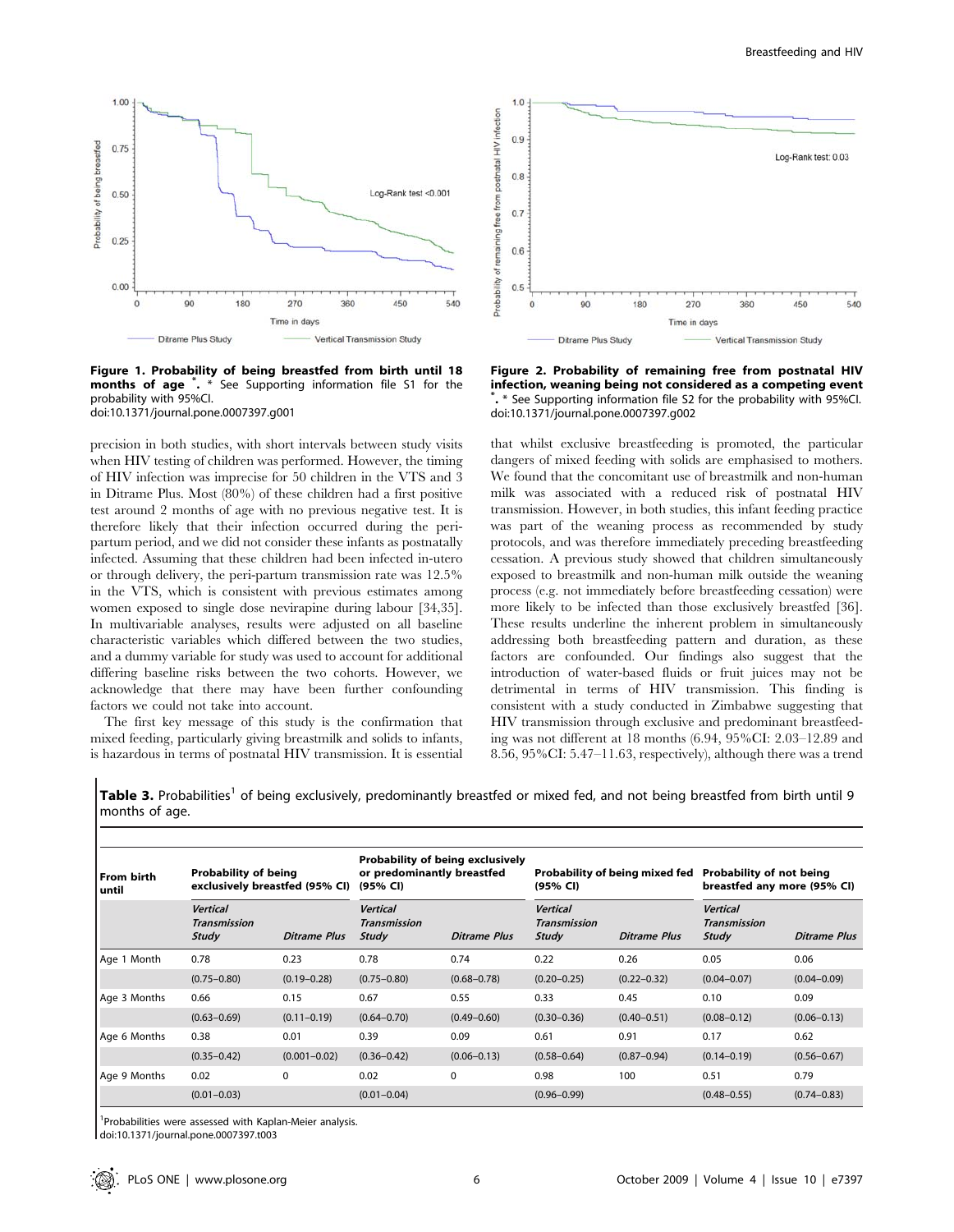

Figure 3. Probability of remaining free from postnatal HIV infection, weaning being considered as a competing event **infection, weaning being considered as a competing event** \* <sup>s</sup> . \*<br>See Supporting information file S3 for the probability with 95%Cl. <sup>s</sup> The probability of HIV acquisition postnatally at a given age was calculated assuming that all children had been breastfed until that age. doi:10.1371/journal.pone.0007397.g003

towards greater postnatal risk of transmission among predominantly breastfed children [7]. Further support is provided by two other studies showing no difference in mortality between predominantly and exclusively breastfed children [37,38]. There is no denying that women should be encouraged to give breastmilk only for other reasons linked to maternal and infant health [39–41]. However, given that exclusive breastfeeding is rarely practised in African communities [10,42,43], unless extensive counselling has been provided [5,44,45], it is helpful for policy makers and health workers to appreciate the difference in risks for HIV transmission between predominant feeding with water-based fluids compared to mixed feeding with solids. More specifically, counselling should focus on emphasizing the risks of mixed feeding with solids which are more hazardous than predominant feeding with water-based fluids. Moreover, future studies on HIV and infant feeding should differentiate between predominant and mixed feeding as they appear to have different implications.

This study also shows that breastfeeding duration is a major determinant of transmission, but the public health implications of this finding are highly dependent on the local context. Breastfeeding cessation at 6 months should only occur with appropriate and sustained nutritional counselling; practical support before stopping breastfeeding; access to affordable and nutritionally adequate complementary foods to replace breastmilk after breastfeeding cessation; and careful clinical follow-up of the growth and health of the non-breastfed child [46–52]. Therefore, the benefit of breastfeeding cessation in terms of reduction of postnatal HIV transmission has to be balanced with the potential risks for infant health [53].

The risk of HIV transmission through breastmilk is strongly associated with advanced immune deficiency. In our study, this risk was 3.2 (95%CI, 1.8–5.7) and 3.0 (95%CI, 1.9–4.8) times higher among women with respectively baseline CD4 count below 200 and below 350, when compared to women above these thresholds. Although further investigations are needed to explore the balance of benefits and risks related to highly active antiretroviral therapy (HAART) in breastfeeding mothers, it is expected to reduce breastfeeding-associated HIV transmission among women eligible for treatment because of their own health [54,55]. However, the adverse effect of breastfeeding pattern and duration remains among breastfeeding women who are not eligible for HAART. In our study, among women with CD4 count above 200 cells per ml (a common cut-off for treatment eligibility), breastfeeding beyond 6 months of age tended to be associated with a 1.7 increase (95%CI, 0.9–3.1) of postnatal transmission, while exposure to solids in the first 2 months was associated with a 4.4 increase (95%CI, 1.6–12.3). It is therefore important to continue to promote public health messages on the benefits of optimal infant feeding practices despite the increasing roll-out of HAART among African women.

Despite counselling for breastfeeding cessation at 6 months of age, over 30% of women in the Vertical Transmission Study were still giving some breastmilk at 12 months. There is, therefore, an urgent need to find innovative strategies to retain

Table 4. Factors associated with postnatal HIV transmission (excluding infant feeding practices), Cox Regression analysis.

| Variables                            | Subcategory                 | N        | <b>Postnatal HIV transmission</b> |              | Univariable analysis |                          |       | Multivariable analysis                 |                          |         |
|--------------------------------------|-----------------------------|----------|-----------------------------------|--------------|----------------------|--------------------------|-------|----------------------------------------|--------------------------|---------|
|                                      |                             |          | 18-month<br>cumulative risk       | 95% CI       | Hazard<br>ratio      | 95% CI                   | p     | <b>Adjusted</b><br>hazard ratio 95% Cl |                          | p       |
| Study                                |                             |          |                                   |              |                      |                          |       |                                        |                          |         |
|                                      | <b>Ditrame Plus</b>         | 324      | 4.6                               | $2.6 - 7.8$  | $\mathbf{1}$         | $\overline{\phantom{a}}$ | 0.03  | $\mathbf{1}$                           | $\sim$                   | 0.38    |
|                                      | Vertical Transmission Study | 871      | 8.5                               | $6.5 - 11.5$ | 2.0                  | $1.1 - 3.6$              |       | 1.3                                    | $0.7 - 2.5$              |         |
| <b>Secondary school</b><br>or higher |                             |          |                                   |              |                      |                          |       |                                        |                          |         |
|                                      | no                          | 629      | 5.9                               | $4.2 - 8.3$  | 1                    | $\overline{\phantom{a}}$ | 0.06  | $\mathbf{1}$                           | $\sim$                   | 0.34    |
|                                      | yes                         | 566      | 8.8                               | $6.7 - 11.7$ | 1.6                  | $1.0 - 2.4$              |       | 1.3                                    | $0.8 - 2.0$              |         |
| Mother employed                      |                             |          |                                   |              |                      |                          |       |                                        |                          |         |
|                                      | yes                         | 287      | 2.8                               | $1.4 - 5.9$  | $\mathbf{1}$         | $\overline{\phantom{a}}$ | 0.004 | $\overline{1}$                         | $\overline{\phantom{a}}$ | 0.01    |
|                                      | no                          | 902      | 8.8                               | $7.0 - 11.0$ | 3.1                  | $1.4 - 6.9$              |       | 2.9                                    | $1.2 - 6.5$              |         |
| <b>Maternal CD4 count</b>            |                             |          |                                   |              |                      |                          |       |                                        |                          |         |
|                                      | $\geq$ 200 cells/ml         | 1032 6.2 |                                   | $4.9 - 8.0$  | $\mathbf{1}$         | $\overline{\phantom{a}}$ | 0.002 | $\mathbf{1}$                           | $\sim$                   | < 0.001 |
|                                      | $<$ 200 cells/ml            | 119      | 14.4                              | $9.4 - 21.7$ | 3.2                  | $1.8 - 5.7$              |       | 2.9                                    | $1.7 - 5.1$              |         |
|                                      | missing                     | 44       | 12.1                              | $4.7 - 31.5$ | 0.7                  | $0.2 - 1.9$              |       | 0.5                                    | $0.2 - 1.5$              |         |

doi:10.1371/journal.pone.0007397.t004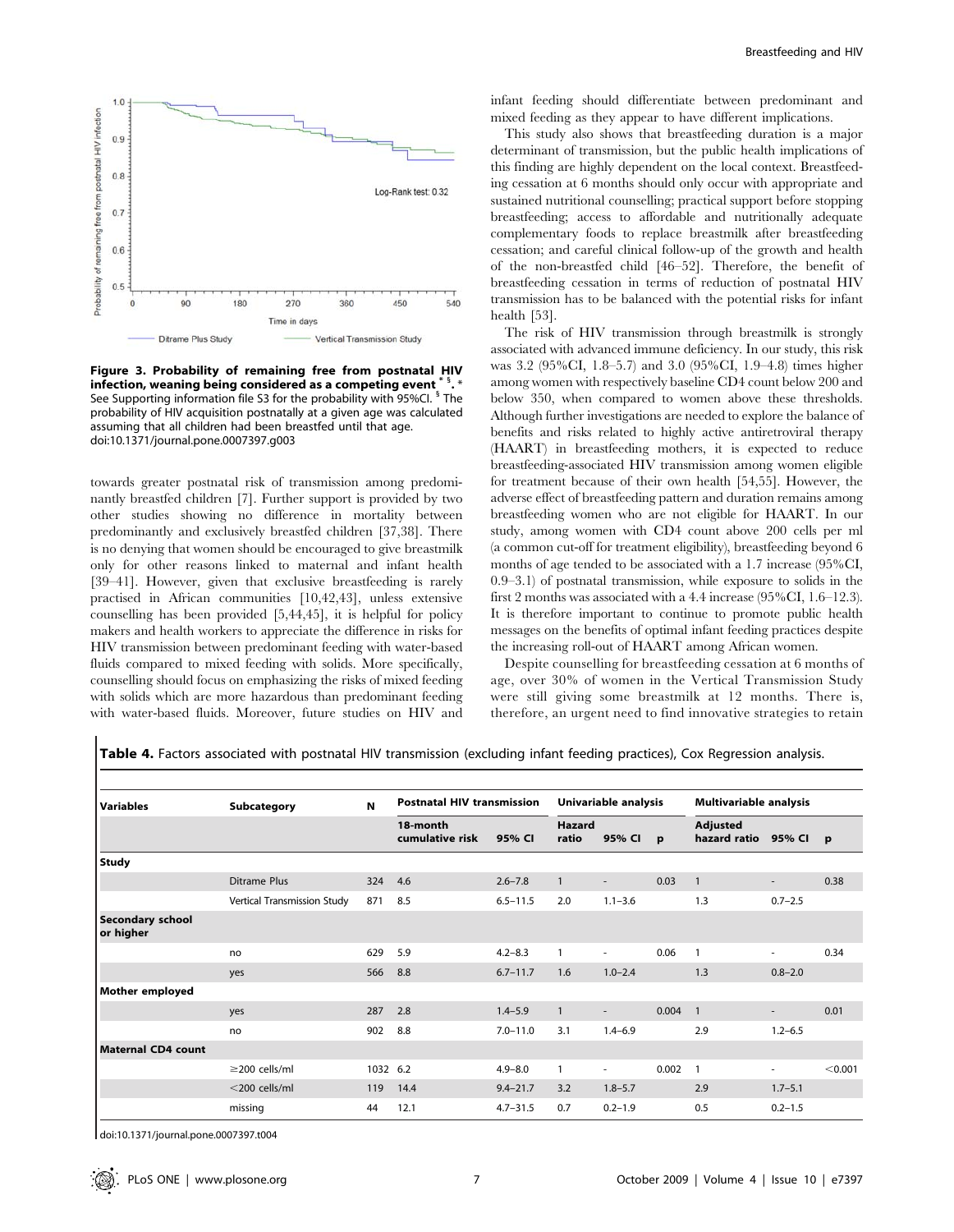the benefits of breastfeeding beyond 6 months whilst minimising the HIV transmission risk. Possibilities include: inactivation of the virus with heat treatment [56,57] or with microbicides [58], use of maternal highly active therapy to lower viral load in breastmilk [59], or even vaccines [60]. Coupled with this, further research is required to support the local production of sustainable complementary foods [61]. Several interventions are presently being investigated in a number of randomised controlled studies and will assist finding solutions to the problem of HIV transmission through breastmilk in Africa. For instance, the administration of antiretroviral drugs to breastfed infants as a post-exposure prophylaxis is an interesting strategy to reduce postnatal HIV transmission [62,63], especially for children born to women who present late in pregnancy; but this intervention would need to be maintained throughout the breastfeeding exposure and should ideally involve drugs that are not likely to be associated with the development of viral resistance mutations compromising future treatment options for HIV-infected children.

## Supporting Information

#### Supporting Information File S1

Found at: doi:10.1371/journal.pone.0007397.s001 (0.35 MB DOC)

## Supporting Information File S2

Found at: doi:10.1371/journal.pone.0007397.s002 (0.35 MB DOC)

# Supporting Information File S3

Found at: doi:10.1371/journal.pone.0007397.s003 (0.34 MB DOC)

## Acknowledgments

We are indebted to the women and children included in the Ditrame Plus and Vertical Transmission studies. We thank the followings for their helpful assistance with data management during study and analyses: Colin Newell (Africa Centre for Health and Population Studies, South Africa), Laurence Dequae-Merchadou (INSERM, unité 897, France), and Gérard Allou (Programme PAC-CI, Côte d'Ivoire). We also thank Dr. Pierre Joly

## References

- 1. Bryce J, Boschi-Pinto C, Shibuya K, Black RE (2005) WHO estimates of the causes of death in children. Lancet 365: 1147–1152.
- 2. Leroy V, Sakarovitch C, Cortina-Borja M, McIntyre J, Coovadia H, et al. (2005) Is there a difference in the efficacy of peripartum antiretroviral regimens in reducing mother-to-child transmission of HIV in Africa? AIDS 19: 1865–1875.
- 3. Breastfeeding and HIV International Transmission Study Group (BHITS) (2004) Late postnatal transmission of HIV-1 in breast-fed children: an individual patient data meta-analysis. J Infect Dis 189: 2154–2166.
- 4. Becquet R, Newell ML (2007) Prevention of postnatal HIV infection: infant feeding and antiretroviral interventions. Current Opinion in HIV and AIDS 2: 361–366.
- 5. Coovadia HM, Rollins NC, Bland RM, Little K, Coutsoudis A, et al. (2007) Mother-to-child transmission of HIV-1 infection during exclusive breastfeeding: the first six months of life. Lancet 369: 1607–1616.
- 6. Coutsoudis A, Pillay K, Spooner E, Kuhn L, Coovadia HM (1999) Influence of infant-feeding patterns on early mother-to-child transmission of HIV-1 in Durban, South Africa: a prospective cohort study. South African Vitamin A Study Group. Lancet 354: 471–476.
- 7. Iliff P, Piwoz E, Tavengwa N, Zunguza C, Marinda E, et al. (2005) Early exclusive breastfeeding reduces the risk of postnatal HIV-1 transmission and increases HIV-free survival. AIDS 19: 699–708.
- 8. Leroy V, Karon JM, Alioum A, Ekpini ER, Van De Perre P, et al. (2003) Postnatal transmission of HIV-1 after a maternal short-course zidovudine peripartum regimen in West Africa. AIDS 17: 1493–1501.
- 9. Taha TE, Hoover DR, Kumwenda NI, Fiscus SA, Kafulafula G, et al. (2007) Late postnatal transmission of HIV-1 and associated factors. J Infect Dis 196: 10–14.
- 10. Becquet R, Ekouevi DK, Viho I, Sakarovitch C, Toure H, et al. (2005) Acceptability of exclusive breastfeeding with early cessation to prevent HIV

and Prof. Ahmadou Alioum (INSERM, unité 897, Bordeaux) for their valuable assistance to use the PHMPL software.

**Previous presentation.** This study was presented in part in February 2008 at the 15<sup>th</sup> Conference on Retrovirus and Opportunistic Infections, Boston, USA (oral communication *#*46).

Composition of the ANRS 1201/1202 Ditrame Plus Study Group. Principal Investigators: François Dabis, Valériane Leroy, Marguerite Timite-Konan, Christiane Welffens-Ekra. Coordination in Abidjan: Laurence Bequet, Didier K. Ekouevi, Besigin Tonwe-Gold, Ida Viho. Methodology, biostatistics and data management: Gérard Allou, Renaud Becquet, Katia Castetbon, Laurence Dequae-Merchadou, Charlotte Sakarovitch, Dominique Touchard. Clinical team: Clarisse Amani-Bosse, Ignace Ayekoe, Gédéon Bedikou, Nacoumba Coulibaly, Christine Danel, Patricia Fassinou, Apollinaire Horo, Ruffin Likikouët, Hassan Toure. Laboratory team: André Inwoley, François Rouet, Ramata Touré. Psycho-social team: Hortense Aka-Dago, Alphonse Sihé. Social sciences team: Hélène Agbo, Hermann Brou, Annabel Desgrées-du-Loû, Annick Tijou-Traoré, Benjamin Zanou. Scientific Committee: Stéphane Blanche, Jean-François Delfraissy, Philippe Lepage, Laurent Mandelbrot, Christine Rouzioux, Roger Salamon.

Composition of the Vertical Transmission Study Group. Study investigators: Ruth Bland, Hoosen Coovadia (principal investigator), Anna Coutsoudis, Marie-Louise Newell, Nigel Rollins. Steering Committee: Janet Darbyshire (chair), Nono Simelela (South African National Department of Health), Victoria Sithole (Community Advisory Board) and the study investigators. Data monitoring and Safety Committee: Cathy Wilfert (chair, Elizabeth Glaser Pediatric AIDS foundation), Carl Lombard (statistician, Medical Research Council, South Africa), Ames Dhai (Department of Obstetrics and Gynaecology and the Biomedical Ethics Unit, University of KwaZulu-Natal, South Africa), Francis Crawley (Good Clinical Practice Alliance). Data management: Cookie Govender, Londiwe Mthethwa and team. Clinical team: Thembi Blose, Nqobile Mkhwanazi, Dumo Mkwanazi and team. Field team: Zanele Fakude, Samukelisiwe Dube and team. Laboratory team: Johannes Viljoen, Natalie, Graham, Siva Davaviah and team.

#### Author Contributions

Conception of the pooled analysis protocol: RB RMB VL MLN. Obtained funding for the pooled analysis: RB VL MLN. Data monitoring and supervision of data cleaning: RB RMB MLN. Statistical analyses: RB RMB MLN. Interpretation of results: RB RMB VL NR AC HC MLN. First drafting of the manuscript: RB RMB MLN. Participation in manuscript writing: VL NR DKE AC FD HC RS.

transmission through breastmilk, ANRS 1201/1202 Ditrame Plus, Abidjan, Côte d'Ivoire. J Acquir Immune Defic Syndr 40: 600-608.

- 11. Becquet R, Bequet L, Ekouevi DK, Viho I, Sakarovitch C, et al. (2007) Twoyear morbidity–mortality and alternatives to prolonged breast-feeding among children born to HIV-infected mothers in Côte d'Ivoire. PLoS Medicine 4: e17.
- 12. Dabis F, Bequet L, Ekouevi DK, Viho I, Rouet F, et al. (2005) Field efficacy of Zidovudine, Lamivudine and single-dose Nevirapine to prevent peripartum transmission of HIV. The ANRS 1201/1202 Ditrame Plus study, Abidjan, Cote d'Ivoire. AIDS 19: 309–318.
- 13. Rollins NC, Coovadia HM, Bland RM, Coutsoudis A, Bennish ML, et al. (2007) Pregnancy outcomes in HIV-infected and uninfected women in rural and urban South Africa. J Acquir Immune Defic Syndr 44: 321–328.
- 14. Blettner M, Sauerbrei W, Schlehofer B, Scheuchenpflug T, Friedenreich C (1999) Traditional reviews, meta-analyses and pooled analyses in epidemiology. Int J Epidemiol 28: 1–9.
- 15. WHO (2000) HIV and infant feeding counselling. A training course. Geneva, Switzerland: World Health Organisation.
- 16. Bland RM, Rollins NC, Coovadia HM, Coutsoudis A, Newell ML (2007) Infant feeding counselling for HIV-infected and uninfected women: appropriateness of choice and practice. Bull WHO 85: 289–296.
- 17. Leroy V, Sakarovitch C, Viho I, Becquet R, Ekouevi DK, et al. (2007) Acceptability of formula-feeding to prevent postnatal transmission of HIV-1 infection in Abidjan, Côte d'Ivoire, Ditrame Plus ANRS 1201/1202. J Acquir Immune Defic Syndr 44: 77–86.
- 18. Bland RM, Rollins NC, Solarsh G, Van den Broeck J, Coovadia HM (2003) Maternal recall of exclusive breast feeding duration. Arch Dis Child 88: 778–783.
- 19. Gaillard P, Piwoz E, Farley TM (2001) Collection of standardized information on infant feeding in the context of mother-to-child transmission of HIV. Stat Med 20: 3525–3537.